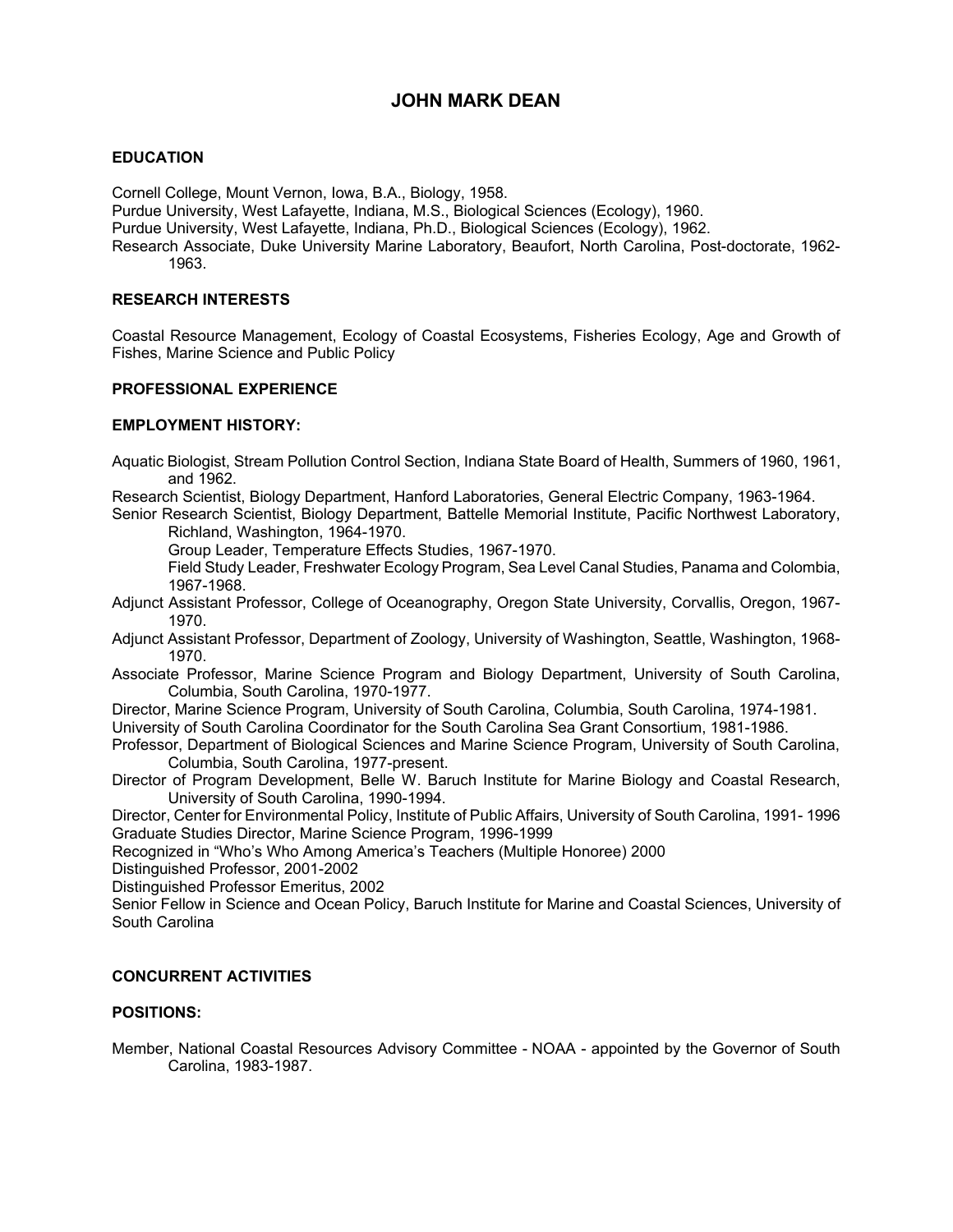Member, Governor's Natural Resources Education Council, 1981-1986.

Consultant, Gulf and Atlantic Fisheries Development Foundation, 1983-1985.

South Carolina Blue Ribbon Beachfront Management Committee, 1986-1987.

Director of the Natural Resource Session for Leadership South Carolina, 1980-present.

Consultant: -The Environmental Inventory of Kiawah Island (Coastal Shores, Inc.) 1974-1975.

- South Carolina Electric and Gas Co. 1975-1978.

- Alcoa Properties 1983-1984.
- Kiawah Island Co. 1986-1987.
- Blue Marlin Seafood Kitchen Co. 1995-2001.
- Research Planning Inc. 2002.

Advisory Council - The Billfish Foundation 1986-88.

Office of Technology Assessment - Advisory Panel Coastal Effects of Offshore Energy Systems - 1974-1976.

National Research Council - NSF Predoctoral Fellowship Selection Committee, 1973-75, Chairman, 1975- 1977.

South Carolina Coastal Council - Represented the Second Congressional District 1979-1983.

- Member, South Atlantic Fisheries Management Council NOAA appointed by the Secretary of Commerce, (Chairman-Habitat Com., Billfish Comm., Sci. & Stat. Selection Comm.) 1987-1990.
- National Research Council Committee on the Role of Technology in Marine Habitat Protection and Enhancement - 1990-1994.
- United States Advisory Committee to the International Commission for the Conservation of Atlantic Tunas, (ICCAT) 1992-1997, Chairman, 1992-93, 1993-94, 1994-95.
- United States Advisory Committee to the International Commission for the Conservation of Atlantic Tunas, (ICCAT), Species Working Group. 1997-
- South Carolina Heritage Trust Advisory Board, Appointed by the Governor, 1993-1997.
- Expert Committee on Wetlands for the Edisto Basin Project of the Water Resources Division of the South Carolina Department of Natural Resources and Moderator of the Citizens Forums for the project.
- Blue Ribbon Committee for the Review of the Water Resources Division of the South Carolina Department of Natural Resources 1994-95.
- Chairman of the Friends of the Edisto Advisory Board, 1997-
- Advisory Board for the South Carolina Water Resources Center, Strom Thurmond Institute, Clemson University, 1997-
- South Atlantic Regional Fishery Management Council, Scientific and Statistics Committee, 1998-99
- National Marine Fisheries Service Advisory Panel for Highly Migratory Species, 1997-2003
- Advisory Board for Land, Water and Conservation Districts Division of the Department of Natural Resources, 1998-

Board Member of the Institute for Southern Studies, University of South Carolina, 1995-2002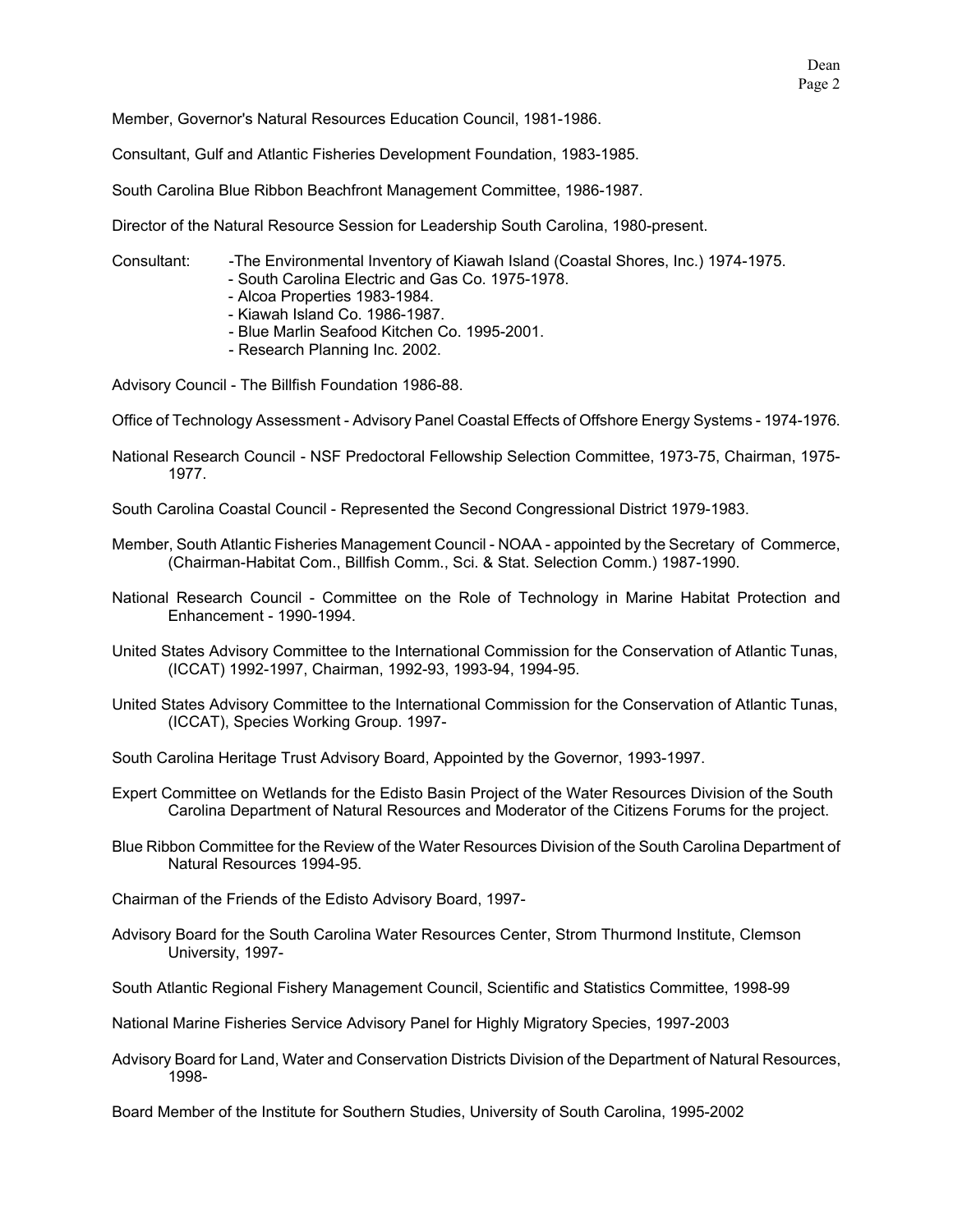Page 3

South Atlantic Regional Fishery Management Council, 1999-2002, 2002-2005 Designee to the US Advisory Committee for the International Commission for the Conservation of Atlantic Tunas, Chair Highly Migratory Species Committee, Vice-Chair Habitat Committee, Council Representative to the US Advisory Committee for the International Commission for the Conservation of Atlantic Tunas

Research Associate, Research Planning Institute, Columbia, SC, 2003-present

## **GRANTS AND CONTRACTS** (partial listing)

Production of fish in the old rice fields of the Santee delta. Coastal Plains Regional Commission. \$59,890. 1978-1979.

Productivity of Fishes in Impoundments. NOAA (Sea Grant). 1982-1985. \$53,341.

Age estimation of estuarine fishes. NOAA (Sea Grant). 1983. \$27,600.

Techniques for marking otoliths of young of the year striped Bass. South Carolina Wildlife and Marine Resources. \$10,675. 1986-1988.

An analysis of wetlands mitigation methods. South Carolina Water Resources Commission. 1986. \$9500.

- Age estimation of Blueback Herring. South Carolina Wildlife and Marine Resources Department. 1987. \$3250. Estimation of hatch dates for striped bass by otolith analysis. South Carolina Wildlife and Marine Resources Department. 1985-1989. \$31,500.
- Bioeconomic characterization of commercial shrimp trawler by-catch landed in SC: benefits and effects. J. Dean and P. Scholz. National Marine Fisheries Service/NOAA. 1992-1993. \$62,129.
- Age and growth estimation of Grass Carp. U.S. Army Corps of Engineers.

1993-1995. \$40,000.

Fish community of Francis Marion National Forest. U.S. Forest Service. 1993- 1996. \$20,000. Analysis of fluorochromes in otoliths. SC Wildlife and Marine Resources Dept. and Virginia Dept. of Fish and Game. 1992-1994. \$10,000

Conservation and management of Tarpon in Costa Rica. Wildlife Conservation International. 1993-1994. \$25,000.

A comparative analysis of state Superfund programs. SC Hazardous Waste

Management Research Fund. 1993-1995. \$74,000.

Field Research as an Introduction to the Culture of Scientific Research (DOE) 1995-1997. \$116,462 Cooperative Institute for Fisheries Molecular Biology: FISHTEC (NOAA-NMFS) 1992- 1995. \$410,000

(USC portion= \$225,000/yr)

International Fishery Management Policies and Practices (Dept. of State and NOAA)1993-1996. \$75,000 Classification System for Small Coastal Plain Streams (Forest Service) 1993-1996. \$20,000 Edisto Basin Public Participation Process Analysis (SC Water Resources Div.)1994-1996, \$10,000 Index of Biotic Integrity for Small Streams (DOE) 1994-1995. \$\$89,000

Application of the Biotic Index for Restoration Management of Aquatic Ecosystems(Forest Service) 1995- 1996.

\$69,000

Mill Creek Watershed Non-point Source Pollution Management (DHEC-EPA)Co-PI, 1995-97. \$104,000 Mill Creek Watershed Non-point Source Pollution Management (DHEC-EPA)Co-PI, 1997-99. \$102,000 An Experimental Program for Fisheries Molecular Biology (NOAA)(South Carolina Sea Grant Consortium) 1995-96. \$16,500, \$5,000.

Larval and Juvenile Fish Use of Bottomland Hardwood Floodplains in the Savannah River Site(SC),(1998- 1999,\$99,410), (2000-2001,\$140,000), (2001-2002,\$145,000)(2002-2003,\$128,000)

South Carolina Sea Grant Consortium, Ecotoxicology of heavy metal for estuarine species, \$8,000, 2001-02, 2002-2003)

Life History of Yellowfin Tuna (*Thunnus albacares*) Fishtech (NOAA), \$20,000 (2002-2003)

## **PROFESSIONAL SOCIETIES**

American Fisheries Society

(President, SC Chapter, 1983-84, 1988-89; 1989-90)

(Certified Fishery Scientist, Lifetime Member)

Ecological Society of America

Southeastern Estuarine Research Society (President, 1981-1983)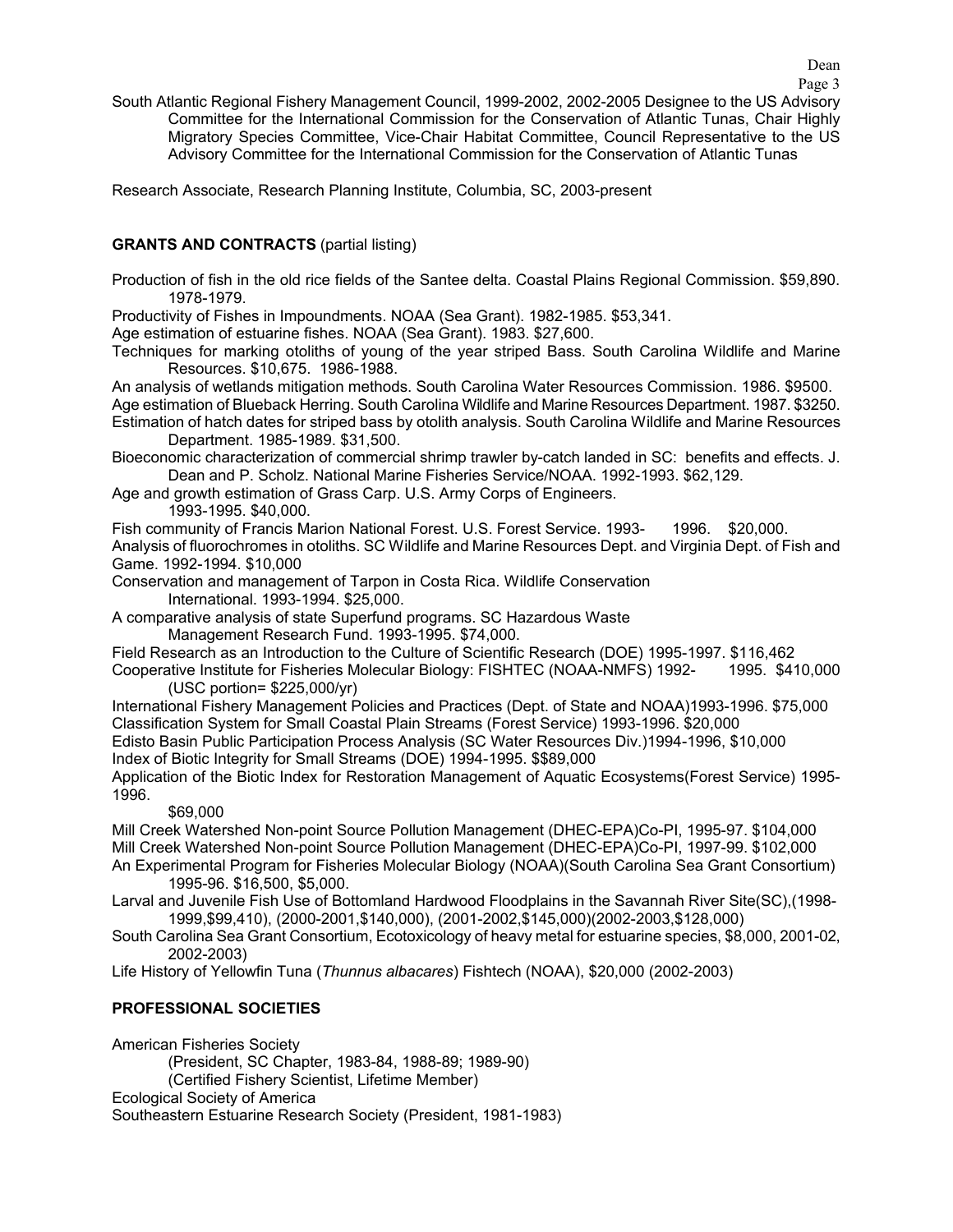Page 4 Estuarine Research Federation (Board member 1979-1983, Chairman Publications Committee 1979-1983) South Carolina Fishery Workers Association (President, 1979) South Carolina Academy of Sciences Network of Tropical Fisheries Scientists

#### **HONORARY SOCIETIES**

Phi Beta Kappa Explorers Club, Chairman of Greater Piedmont Chapter 1993-1995 Fellow of the American Institute of Fishery Research Biologists Director, Carolinas District, 1990-1994. Fellow of the American Association for the Advancement of Science Sigma Xi Omicron Delta Kappa Golden Key Honor Society

#### **HONORS AND AWARDS**

"Conservation Educator of the Year 1972-1973" by the South Carolina Wildlife Federation.

- Senior Research Fellow of the Japan Society for the Promotion of Science. Faculty of Fisheries, Hokkaido University, Hakodate, Hokkaido, Japan; June - December, 1977.
- "Sonoco Award" for Environmental Research, South Carolina Academy of Science, 1976, with O. Rhett Talbert, "The Ecology of Loggerhead Turtles in South Carolina".
- Distinguished Visiting Professor of Fisheries, Faculty of Fisheries, Nagasaki University, Nagasaki, Japan, January-July, 1985.

"Lifetime Achievement Award" by The Friends of the Coast Foundation, 1990.

Golden Key Faculty Award for Creative Integration of Research in Undergraduate Teaching, University of South Carolina, 1992.

Mortar Board Award for Excellence in Undergraduate Teaching, University of South Carolina, 1993.

Conservation Educator of the Year by the South Carolina Wildlife Federation, 1996.

Faculty Environmental Stewardship Award, College of the Environment, University of South Carolina, 2002 Fish Conservationist of the Year, 2002, American Fisheries Society, South Carolina Chapter Honorary Doctor of Science, Cornell College of Iowa, 2003

## **THESES AND DISSERTATIONS DIRECTED**

Cross, F.A. 1967. Co-Director: Ph.D., Biological Oceanography. Oregon State University.

Fowler, S.W. 1969. Co-Director: Ph.D., Biological Oceanography. Oregon State University.

Holland, A.F. 1972. The Animal Sediment Relationships and Population Dynamics of *Tagelus plebeius.* M.S., Biology, University of South Carolina.

Lebon, Tom. 1972. The Effect of Temperature and Cadmium on the Hematology of *Fundulus heteroclitus*. M.S., Biology, University of South Carolina.

Burns, R.W. 1973. Species Abundance and Diversity of Larval Fishes in a High Marsh Tidal Creek. M.S., Biology, University of South Carolina.

Cain, Ron. 1973. The Annual Occurrence, Abundance and Diversity of Fishes in an Intertidal Creek. M.S., Biology, University of South Carolina.

Hopkins, Sally. 1973. The Response of Developmental Stages of *Fundulus heterclitus* to Acute Thermal Shock. M.S., Biology, University of South Carolina.

Dean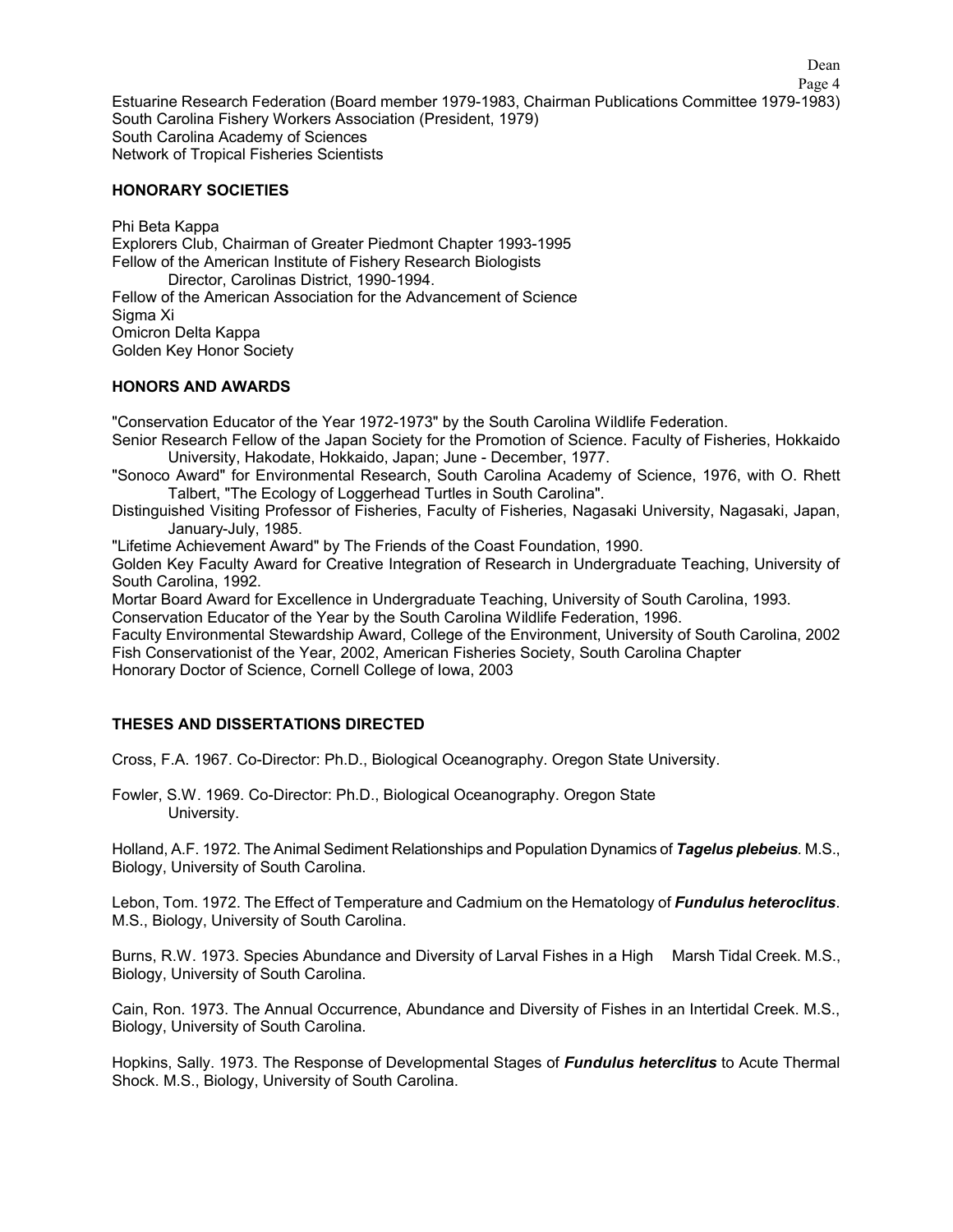Middaugh, Doug. 1973. Toxicity of Cadium to Eggs Larvae and Adults of the Mummichog *Fundulus heteroclitus* and the Common Silverside.M.S.,MarineScience, University of South Carolina.

McKenny, Charles. 1973. The Effects of Acute Exposure to Sublethal Concentrations of Cadium on the Thermal Resistance of the Fish *Fundulus heteroclitus*. M.S., Biology, University of South Carolina.

Holland, A. Fred. 1974. An Analysis of an Estuarine Intertidal Community. Ph.D., Marine Science, University of South Carolina.

Bozeman, Earl. 1975. The Abundance of Larval and Juvenile Fishes in a South Carolina Intertidal Creek. M.S., Biology, University of South Carolina.

Pollard, Dennis. 1975. Dietary Analysis of Ten Species of Estuarine Fish. M.S., Biology, University of South Carolina.

Buatti, Anthony N. 1977. Respiration and Tolerance to Low Dissolved Oxygen of Juvenile *Fundulus heteroclitus.* M.S., Biology, University of South Carolina.

Dennis, Beverly J. 1977. The Dominance of *Anchoa mitchilli* in the Summer Fish Community of South Carolina Estuarine Creeks: A Sampling Methodology for Determining Species Composition and Distribution. M.S., Biology, University of South Carolina.

Reis, Richard R. 1977. Temporal Variation in Utilization of a South Carolina High Marsh Intertidal Creek by Larval and Juvenile Fish. M.S., Biology, University of South Carolina.

Shenker, Jon M. 1977. Variation in the Utilization of an Intertidal Salt Marsh Creek by Larval Fishes. M.S., Marine Science, University of South Carolina.

Crabtree, R. 1978. A Comparison of Two South Carolina Tide Pool Fish Communities in Relation to Temperature and Tidal Elevation. M.S., Marine Science, University of South Carolina.

*Middaugh, D. 1978. Spawning Ecology of the Atlantic Silverside, Menidia menidia (Linnaeus) (Atherinidae, Teleostei*). Ph.D., Marine Science., University of South Carolina.

Radtke, R. 1978. The Formation of Otoliths in Larval Fish and Their Use in Age Determination. Ph.D. Marine Science., University of South Carolina.

Yetman, Ken. 1979. Functional Feeding Morphology the Bucco-pharyngeal Filter in Spot. M.S., Marine Science, University of South Carolina.

Kleypas, Joanie. 1980. Migrations of the Feeding Predatory Fish in an Intertidal Creek with Special Reference to the Silver Perch (*Bairdiella chrysoura*). M.S.,Marine Science., University of South Carolina.

Pritts, Marvin. 1980. Resource Allocation and Population Dynamics in the Woody Golden Rod *Solidago pauciflosculosa (Compositae)*. M.S., Biology, University of South Carolina.

Haake, Peter William. 1981. Age and Growth of Two Everglades Fishes; *Gambusia affinis* and *Heterandria formosa*. M.S., Biology, University of South Carolina.

Schaefer, Scott.1982. Spatial and Temporal Variation in Larval Fish in North Inlet, SC.M.S., Marine Science, University of South Carolina.

Beckman, Daniel. 1983. The Age, Growth and Distribution of Juvenile Spot *Leiostomus xanthurus (Lacepede*) in North Inlet Estuary, SC, M.S., Marine Science, University of South Carolina.

Chestnut, David. 1983. Feeding Habits of Juvenile Spot *Leiostomus xanthurus (Lacepede*) in North Inlet, SC, M.S., Biology, University of South Carolina.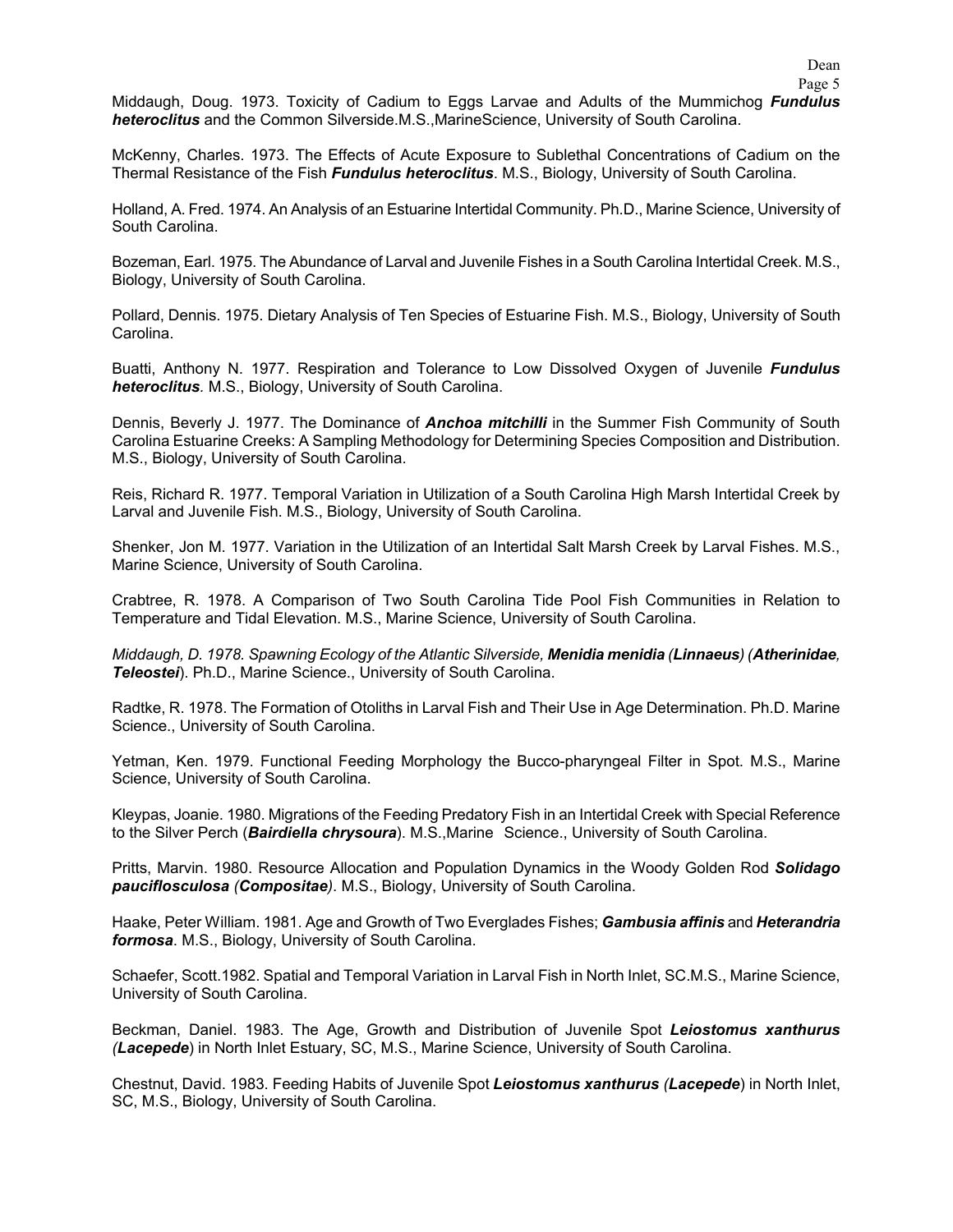Breed, William. 1984. Effect of Hypophysectomy on Increment Formation in Otoliths of **Tilapia** (*Sarotherodon zillii*). M.S., Marine Science, University of South Carolina.

Harrell, Reginald. 1984. Identification of Hybrids of the *Morone* complex (**Percichthyidae**) by means of Osteological Patterns, Meristics and Morphometrics. Ph.D., Biology, University of South Carolina.

Wilson, Charles A. 1984. Age and Growth Aspects of the Life History of Billfishes. Ph.D., Biology, University of South Carolina.

Secor, Dave. 1985. Otolith Allometry in Pond Reared Striped Bass. *Monrone saxatilis*. M.S., Biology, University of South Carolina.

Baldeverona, Rudolph. 1987. Effects of Feeding and Stocking Density on Growth and Survival of Spot, *Leiostomus xanthurus (Lacepede*). Ph.D., Marine Science, University of South Carolina.

Cyr, Ned. 1987. Age, Growth, and Reproductive Biology of Blue Marlin, *Makaira nigricans*, from South Carolina Billfish Tournament Collections. M.S., Marine Science, University of South Carolina.

Foy, Mark. 1987. The Microstructure of Paleootoliths. M.S., Biology, University of South Carolina.

Scholz, Paul. 1988. Effects of Dietary Protein Level and Feeding Rate on Growth Food Conversion and Protein Efficiency in Juvenile, *Oreochromis aureus*: A Quadratic Surface Analysis, M.S., Marine Science Program, University of South Carolina.

Javier, Ojeda. 1989. The Use of a Predator-Prey Relationship for the Production of Striped Bass (*Morone saxatilis*). M.S., Marine Science, University of South Carolina.

Secor, David. 1990. The Early Life History of Natural and Hatchery Produced Striped Bass, *Morone saxatilis*. Ph.D., Biological Sciences, University of South Carolina.

Brim, Jayne. 1991. Coastal Plain Fishes: Flood Plain Utilization and the effect of impoundments. M.S., Biological Sciences, University of South Carolina.

Cyr, Edward C. 1991. Aspects of the Life History of the Tarpon, *Megalops atlanticus*, from South Florida. Ph.D., Marine Science, University of South Carolina.

Ziegler, Sharon K. 1991. The Response of Juvenile *Oreochromis aureus* to Hormonal sex Inversion. M.S., Marine Science, University of South Carolina.

Bulak, James. 1994. Factors Affecting Recruitment of Striped Bass, *Morone saxatilis*, in the Santee-Cooper System, SC. Ph.D., Biological Sciences, University of South Carolina.

Ballek, Michael. 1994. Reproduction and Early Life History of the Redfin Pickerel, *Esox americanus americanus***.** M.S. Biological Sciences. University of South Carolina.

Arana, Andrew. 1995. Length of Larvae and Timing of Metamorphosis in Rockhind, *Epinephelus adscensionis*. M.S., Marine Science, University of South Carolina.

Harris, Patrick. 1995. The Catch of King Mackerel (*Scomberomorus cavalla*) and Spanish Mackerel (*Scomberomorus maculatus*) in the Commercial Shrimping Fishery of South Carolina. Ph.D., Biological Sciences, University of South Carolina.

Driggers, W.B. Jr., 1998. Age and Growth of Yellowfin Tuna (*Thunnus albacares)*. M.S., Marine Science Program, University of South Carolina.

Calle-Delago, Paola., 2000. Characterization of Water Masses in an Intensive Shrimp Culture Pond. M.S., Marine Science Program, University of South Carolina. (Co-Director with Dr. Paul Sandifer, South Carolina Department of Natural Resources.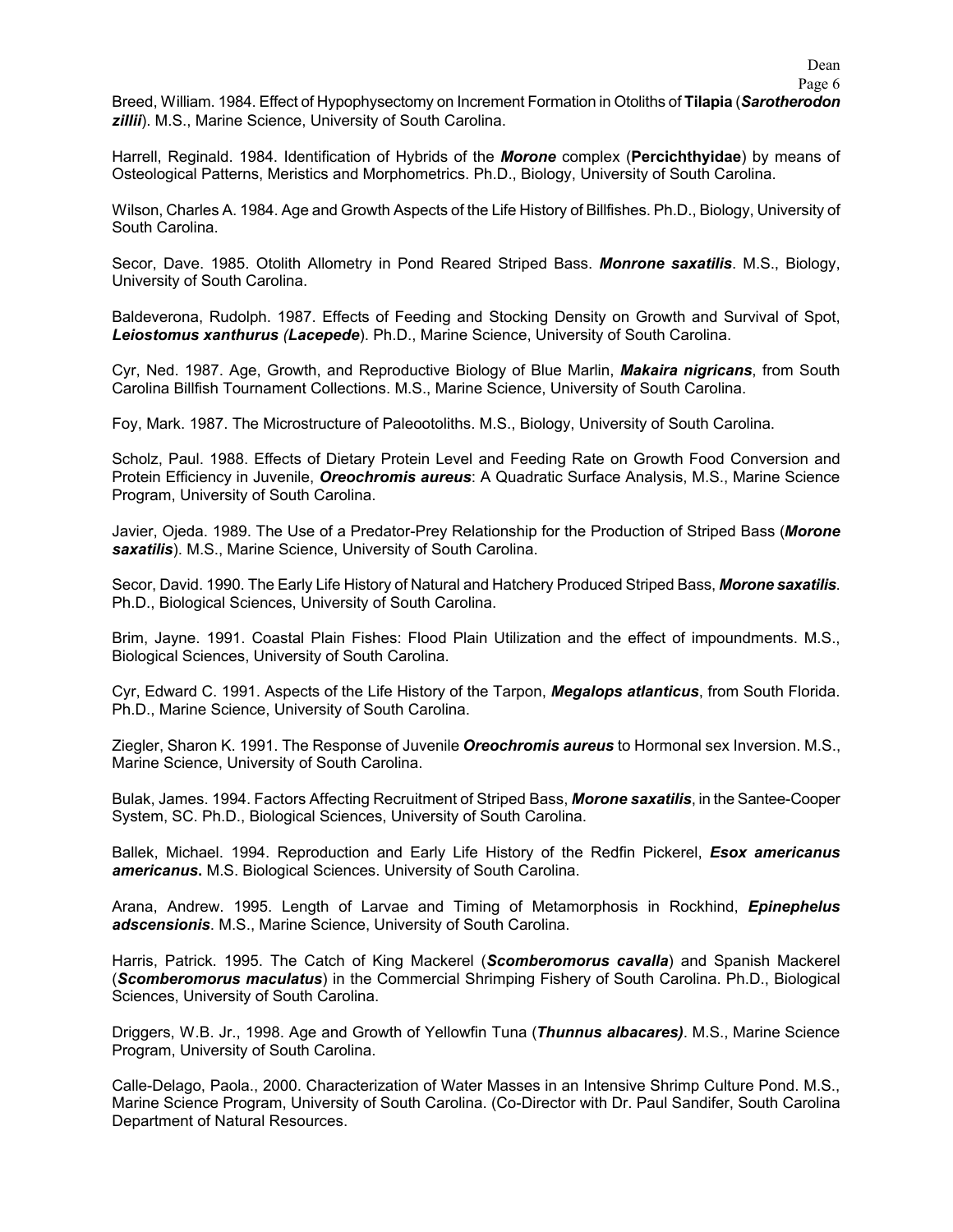Iza, Sara Sterle., 2001. Conserving Habitat: A Snapshot of the Effectiveness of the Consultation Process Within the Essential Fish Habitat Provision of the Sustainable Fisheries Act of 1996. M.S. Masters in Earth and Environmental Resources Management, University of South Carolina.

Shuford, Rebecca. 2001. Age and Growth of Yellowfin Tuna (*Thunnus albacares)*. M.S., Marine Science Program, University of South Carolina.

Driggers, W.B. Jr., 2001, Age, Growth, Reproduction and Population Genetics of the Blacknose Shark, *Carcharhinus acronotus*, in the Western North Atlantic. Ph.D., Marine Science Program, University of South Carolina.

Reichert, Marcel J.M. ., 2002, On the Life History of the Fringed Flounder **(***Etropus crossotus),* a Small Tropical Flatfish in the South Atlantic Bight. PhD., Marine Ecology,University of Groningen, Netherlands

### **PUBLICATIONS** (partial listing)

Reichert, M.J.M., J.M. Dean, R.J. Feller, and J.M. Grego. Somatic growth and otolith growth in juveniles of a small stubtropical flatfish, the fringed flounder, *Etropus crossutus*. J. Exp. Mar. Biol. & Ecol. 254 (2) 169-188. 2000.

Luckhurst, B.E., J.M. Dean and M. Reichert., Age, growth and reproduction of the Lane snapper *Lutjanus synagris* (Pisces: Lutjanidae) at Bermuda. Marine Ecology Progress Series. (203) 255-261 2000

Dean, J.M. Taking stock: or, Who is taking what stock? In, Taking stock: Defining and Managing Shared Resources. Proceedings of the Australian Society for Fish Biology and the Fish and Aquatic Resource Management Association of Australasia Joint Workshop, D.A. Hancock ed.pages 7-30. 1998.

W.B. Driggers, J.M. Grego, and J.M. Dean. Age and growth of yellowfin tuna, *Thunnus albacares*, in the western north Atlantic Ocean. ICCAT Proceedings. SCRS/98/123. 1998

Harris, P.J. and J.M. Dean. The catch of king mackerel and Spanish mackerel in the commercial shrimp fishery of South Carolina. In Consequences and Management of Fisheries Bycatch. Alaska Sea Grant 97- 02. 21-29. 1998.

Harris, P.J. and J.M. Dean. Characterization of king mackerel and Spanish mackerel bycatches of South Carolina shrimp trawlers. North American Journal of Fisheries Management 18: (2) 439-453. 1998.

Dean, J.M. 1997.,International bio-political fisheries management:: Sashimi on the cutting edge. Pages 339- 343 in: Developing and Sustaining World Fisheries Resources: the State of Science and Management: Second World Fisheries Congress Proceedings, 797 pages, eds Hancock, D.A., D.C. Smith, A. Grant and J.P. Beumer.

Crabtree, R.E., E.C. Cyr, D.C. Chacon Chaverri, W.O. McLarney and J.M. Dean. 1997. Reproduction of tarpon, *Megalops atlanticus*, from Florida and Costa Rican Waters and notes on their age and growth. Bull. Marine Science. 61(2):271-285.

Bulak, J.S., J.S. Crane, D.H. Secor and J.M. Dean. 1997. Recruitment dynamics of striped bass in the Santee-Cooper system, South Carolina. Transactions of the American Fisheries Society., 126 (1):133-143.

Dean, John Mark, A crisis and opportunity in coastal oceans: coastal fisheries as a case study. Sustainable Development in the Southeastern Coastal Zone. F.J. Vernberg, W.B. Vernberg and T. Siewicki, eds. Univ. S. Carolina Press, 1997, 81-88.

Paller, M.H. M.J.M. Reichert and J.M. Dean. 1996. Use of fish communities to assess environmental impacts in South Carolina coastal streams. Trans. Am. Fish. Soc. 125 (4):633-644.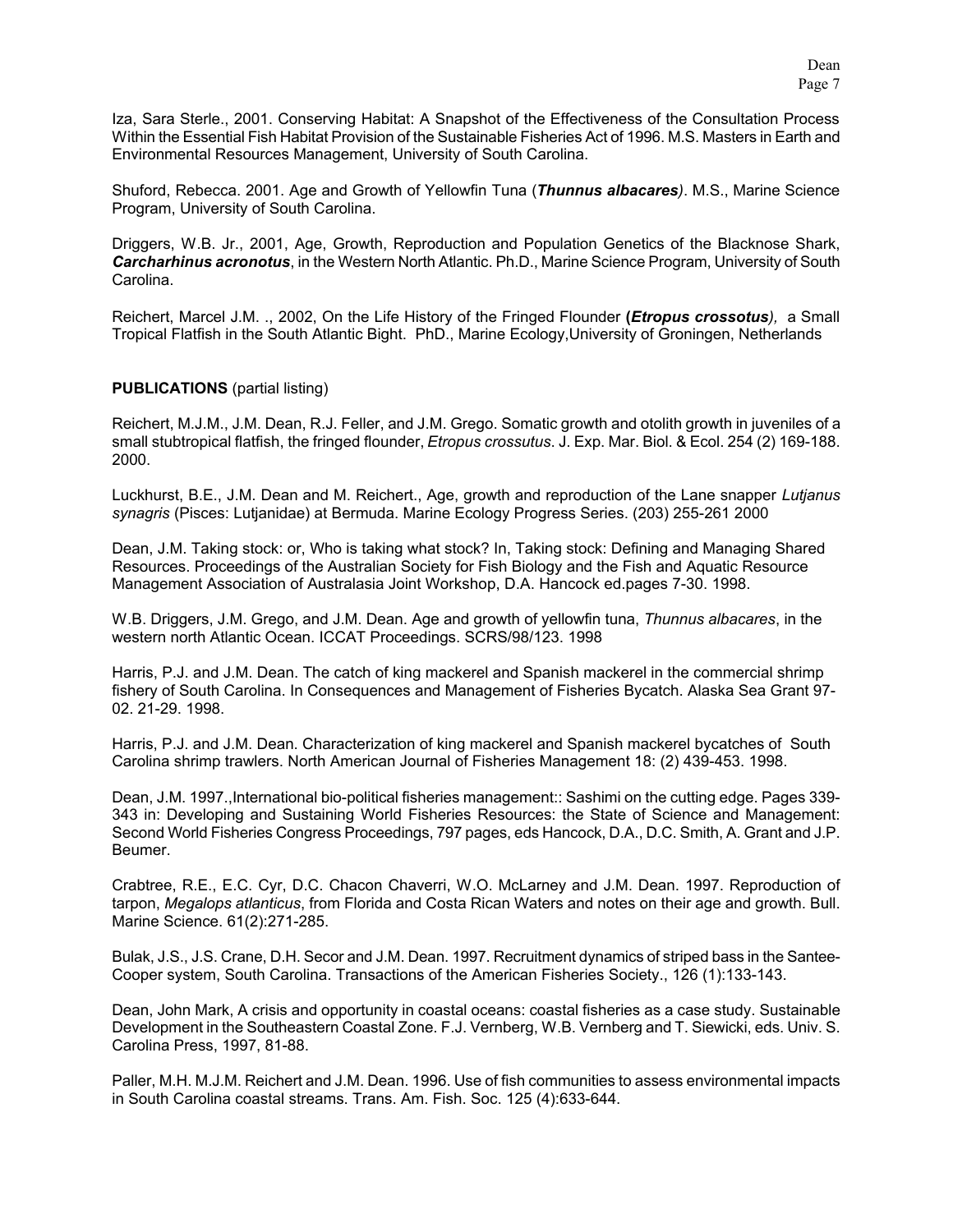Dean

Stequert, B., J. Panfili and J.M. Dean., 1996. Age and growth of yellowfin tuna in the western Indian Ocean based on otolith microstructure. Fish.Bull. 96:124-134.

Secor, D.H., J.M. Dean and S.E. Campana. 1995., Fish otoliths: Faithful biological and environmental chronometers? in Recent Developments in Fish Otolith Research. eds. Secor, D.H., J.M. Dean and S.E. Campana. Univ. South Carolina Press, Columbia, SC. USA. xxv-xxvii.

Graves, J.E., J.R. Gold, B. Ely, J.M. Quattro, C. Woodley and J.M. Dean., 1995. Population genetic structure of bluefin tuna in the north Atlantic Ocean. I: Identification of variable genetic markers. ICCAT Scientific Proceedings SCRS 9/95/87.

Megalofonou, P., J.M. Dean, G. De Metrio, C. Wilson, and S. Berkeley., 1995. Age and growth of juvenile swordfish, *Xiphias gladius linnaeus*, from the Mediterranean Sea. Jour. Exptl. Mar. Biol. Ecol. 188 (1995) 79-88.

Secor, D.H., J.M. Dean, F.W. Sessions, and T.A. Curtis. 1995. Early growth and survival of striped bass, *Morone saxatilis* (Walbaum), and it phenotypically similar hybrid (*M. saxatilis X M. chrysops)* using an otolith marking method. Aquaculture Res. 26:155-59.

Secor, D.H., J.M. Dean and S.E. Campana.1995. Recent Developments in Fish Otolith Research. Proceedings of the First International Symposium. 762 pages. Belle W. Baruch Library in Marine Science, University of South Carolina Press, Columbia, SC. USA

Crabtree, R.E., E.C. Cyr., and J.M. Dean. 1995. Age and growth of tarpon *Megalops atlanticus* from south Florida waters. Fish. Bull. 93:619-628.

Scholz, P., D. Edwards, J.M. Dean, and R. Palm Jr., 1994. Use of a quadratic response model to estimate optimum combinations of nutritional variables. Trans. Am. Fish. Soc.123: 266-272.

Secor, D.H. and J.M. Dean., 1992. A comparison of otolith-based back-calculation methods to determine individual growth histories of larval striped bass, *Morone saxatilis*. Can.J.Fish.Aquat.Sci., Vol 49,1439-1454.

Secor,D.H., J.M. Dean and J. Hansbarger.1992. Modification of the quatrefoil light trap for use in hatchery ponds. Prog. Fish. Cult.54:202-205.

Evans, J.C., J.M. Dean and S. Chapal. 1992. Expert Witness or advocate: Developing oral argument skills in the Marine Science student. J. Col. Sci. Teach. XXI (3).149-153.

Dean, J.M. Summary Report on Ageing Workshop. 1992. Neth. Jour. Sea. Res. 29(1-3) 279-280.

Secor, D.H., J.M. Dean, E.H. Laban. Otolith removal and preparation for microstructural examination. in:Stevenson, D.K., and S.E. Campana (ed.). 1992. Otolith Microstructure Examination and Analysis. Can.Spec. Publ. Fish. Aquat. Sci. 117. p 19-57.

Secor, D.H., J.M. Dean, T.A. Curtis, and F.W. Sessions. 1992 Effect of female size and propagation methods on larval production at a South Carolina striped bass (*Morone saxatilis***)** hatchery. Can. Jour. Fish. Aquat. Sci. 49 (9) 1778-1787.

Crabtree, R.E., E.C. Cyr, R.E. Bishop, L.M. Falkenstein and J.M. Dean. 1992. Age and growth of tarpon, *Megalops atlanticus***,** larvae in the eastern Gulf of Mexico with notes on relative abundance and probable spawning areas. Environ. Biol. Fishes. 35: 361-370.

Dean, J.M., E. Cyr, P.S. Dean, I. Jehangeer, M. Nallee., 1991. The marlin fishery and its role in the economy of Mauritius. in: Proceedings of the 1990 congress on Coastal and Marine Tourism. Miller, M.L. and J. Auyong eds. Vol 1.379-382. NCRI-T-91-010, Newport, OR. 97365, USA.

Secor, David H., M.B. White, and J.M. Dean. 1991. Immersion marking of Larval and juvenile hatcheryproduced striped bass with oxytetracycline. 1991.Trans. Am. Fish. Soc. 120:261-266.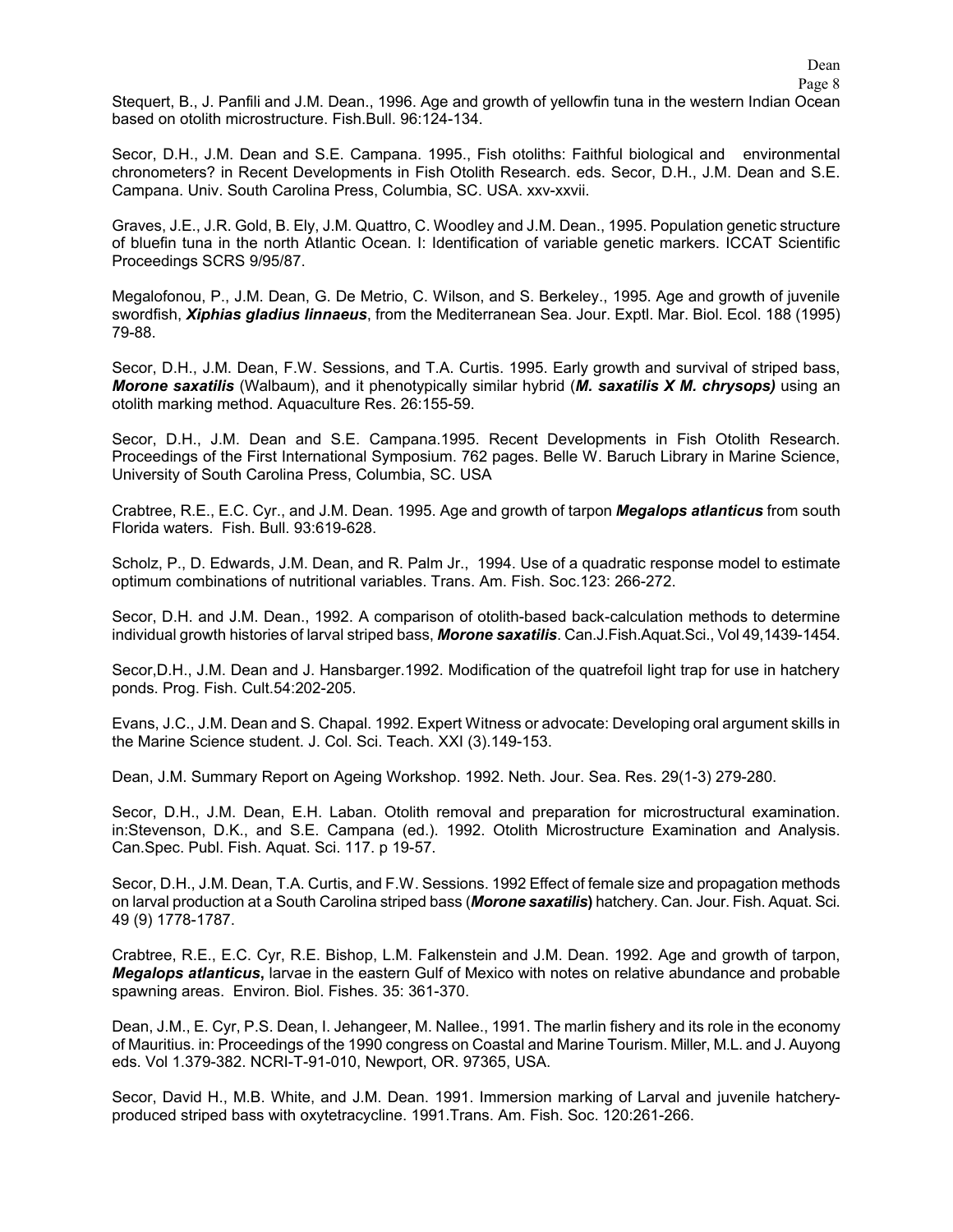Eargle, F.M. and J.M. Dean. 1991 A functional comparison of two bottomland hardwood sites in South Carolina using WET. in: Proceedings of the International Symposium on River Corridors. Ed., J. Kusler

Secor, D.H., J.M. Dean, and E.H. Laban. 1991. Manual for otolith removal and preparation for microstructure examination. Baruch Institute Technical Report 91-1. Belle W. Baruch Institute, University of South Carolina and Electric Power Research Institute.

Morris, James T., B.J. Kjerfve and J.M. Dean. 1990. Dependence of estuarine productivity on mean sea level anomalies. Limnology and Oceanography.35(4),926-30.

Secor, D.H. and J.M. Dean. 1989. Somatic growth effects on the otolith-fish size relationship in young pondreared striped bass, *Morone saxatilis*. Can. Journ. Fish and Aquat. Sci. 46 (1) 113-121.

Secor, D.H., J.M. Dean and R. Baldeverona. 1989. Age effects on the otolith-fish length relationship for larval and juvenile fishes. ICES Early Life History of Fishes Symposium. Rapp. P.-v Reun. Cons. int. Explor. Mer, 191:431-438.

DeVoe, M.R., M.E. Tompkins and J.M. Dean. 1988. South Carolina's coastal wetland impoundment project (SCWIP): Relationship of large-scale research to policy and management. Proceedings of the Coastal Oceans 1988 Symposium.

Harrell, R.M. and J.M. Dean. 1988. Identification of juvenile hybrids of *Morone* based on meristics and morphometrics. Trans. Am. Fish. Soc. 117:529-535.

DeVoe, R.A., D. Baughman, and J.M. Dean. 1987. South Carolina's Wetland Impoundments: Research and Policy Issues. In: The Waterfowl and Wetland Symposium: Proceeding of a Symposium on Waterfowl and Wetlands Management in the Coastal Zone of the Atlantic Flyway. W.R. Whitman and W.H. Meredith (eds.). Delaware Department of Natural Resources and Environmental Control, Dover, Delaware 19903.

Harrell, R.M. and J.M. Dean. 1987. Pterygiophore interdigitation patterns and morphometrics of larval hybrids of *Morone*. Trans. Am. Fish. Soc. 116:719-727.

Wilson, C.A., D.W. Beckman and J.M. Dean. 1987. Calcein as a fluorescent marker of otoliths of larval and juvenile fish. Trans. Am. Fish. Soc. 116:668-670.

Prince, E.D., D.W. Lee, C. A. Wilson and J.M. Dean. 1986. Longevity and age validation of a tag-recaptured Atlantic sailfish *Istiophorus platypterus*, using dorsal spines and otoliths. Fish. Bull. 84(3):493-502

Takita, T., D.P. Middaugh and J.M. Dean. 1985. Predation of a spawning atherinid fish, *Menidia menidia*, by avian and aquatic predators. Japanese Journal of Ecology. 34, 431-437.

Beckman, D.W. and J.M. Dean. 1984. The age and growth of young-of-the-year spot *Leiostomus xanthurus* (Lacecepede) in South Carolina. Estuaries. 5(4B):487-496.

Dean, J.M., C.A. Wilson, and N.C. Alon. 1983. Mariculture in old rice field impoundments: an analogy for containment site culture. In: Proceedings of Aquaculture in Dredged Material Containment Areas, 14352. J. Homziak and J. Lunz (eds.). MS D-83-2. U.S. Army Engineer Waterways Experiment Station, Vicksburg, Mississippi 39181.

Wilson, C.A. and J.M. Dean. 1983. Age estimation and growth in the Pacific blue marlin *Makaira nigricans* and swordfish *Xiphias gladius*. NOAA Technical Report. NMFS 8: Proceedings of the International Workshop on Age Determination of Oceanic Pelagic Fishes: Tunas, Billfishes and Sharks (p. 151-56) Prince and Pulos, eds.

Kleypas, J. and J.M. Dean. 1983. Migration and feeding of the predatory fish, *Bairdiella chrysura* Lacepede in an intertidal creek. J. Exp. Mar. Biol. Eco. 72:199-209.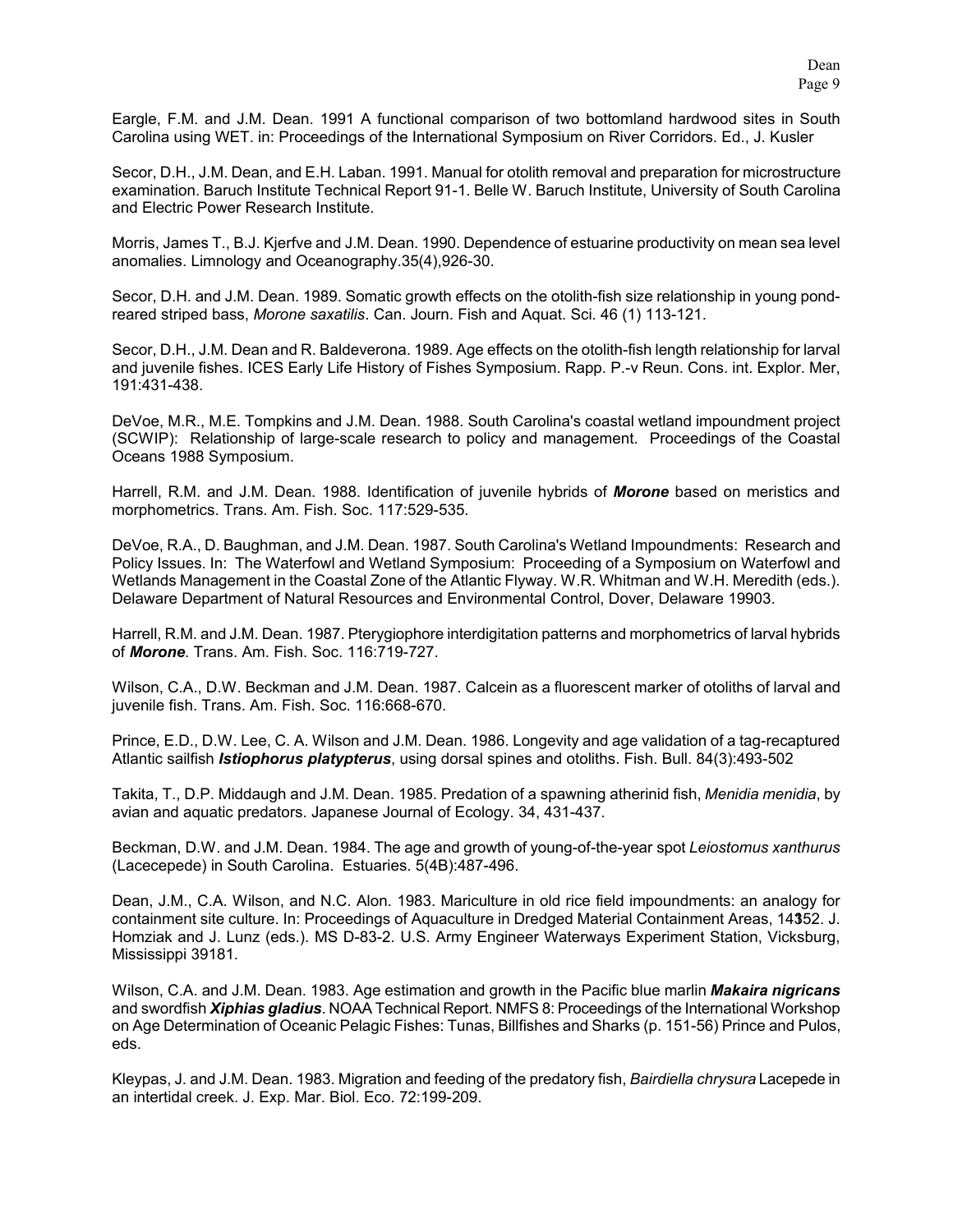Dean, J.M., C.A. Wilson, P.W. Haake and D.W. Beckman. 1983. Microstructural features of otoliths. pp. 353- 359. *In*: Biomineralization and Biological Metal accumulation. P. Westbrook and E.W. de Jong (eds.). D. Reidel Publ., Amsterdam, Netherlands.

Radtke, R., M. Collins, and J.M. Dean. 1982. Morphology of the otoliths of the Atlantic blue marlin (*Makaira nigricans*) and their possible use in age estimation. Bull. Mar. Sci. 32(2):498-503.

Radtke, R. and J.M. Dean. 1982. Otolith growth and control of increment formation in embryos and larvae and juveniles of the mummichog (*Fundulus heterolcitus*). Fish. Bull. 80(2):201-215.

Wilson, C.A., J.M. Dean and R. Radtke. 1982. Age, growth rate and feeding habits of the oyster toadfish (*Opsanus tau*) in South Carolina. J. Exp. Mar. Biol. Ecol. 62:251-259.

Crabtree, R. and J.M. Dean. 1982. The structure of two South Carolina estuarine tide pool fish assemblages. Estuaries 5(1):1-9.

Haake, P.W., C.A. Wilson, and J.M. Dean. 1982. A technique for the examination of otoliths by SEM with application to larval fishes. pp 12-15. *In* C.F. Bryan, J.V. Conner and F.M. Truesdale eds. Proceedings of the Fifth Annual Larval Fish Conference. LSU Press, Baton Rouge, LA.

Middaugh, D.P., G.I. Scott and J.M. Dean. 1981. Reproductive behavior of the Silverside, *Menidia menidia*, (Pisces:Atherinidae) Env. Biol. Fish. 6(3-4):269-276.

O. Rhett Talbert, Jr, S.E. Stancyk, J.M. Dean and J.M. Will. 1980. Nesting activity of the Loggerhead Turtle (*Caretta caretta*) in South Carolina I: A Rookery in Transition. Copeia. 1980(4) 709-718.

Reis, R. and J.M. Dean. 1980. Temporal variation in the utilization of an intertidal creek. Estuaries 3(2):89-97.

Shenker, J. and J.M. Dean. 1979. The utilization of an intertidal salt marsh creek by larval and juvenile fishes: Abundance, diversity and temporal variation. Estuaries 2(3):154-163. Trans. Am. Fish. Soc. 116: 719-727.

Middaugh, D.P.,J.M. Dean, R.G. Domey, and G. Floyd. 1978. Effect of thermal stress and total residual chlorination on early life stages of the mummichog, *Fundulus heteroclitus*. Mar. Biol. 46: 1-8.

Dean, J.M. 1977. The South Carolina coastal environment: 1670-1977. Seaworld Fall 1977. p. 11-13.

Dean, J.M. 1977. Laboratory workbook of Physiological Ecology for the Ecological Society of America. J.M. Dean (ed.). Ecological Society of America. 220 pages.

Holland, A.F. and J.M. Dean. 1977. The community biology of intertidal macrofauna inhabiting sandbars in the North Inlet area of South Carolina, U.S.A. p. 423-438. in: Ecology of Marine Benthos. Belle W. Baruch Library in Marine Science, Number 6. B.C. Coull (ed.). University of South Carolina Press, Columbia.

Holland, A.F. and J.M. Dean. 1977. The biology of the stout razor clam *Tagelus plebius* I. Animal-sediment relationships, feeding mechanism and community biology. Chesapeake Sci. 18: 58-66.

Holland, A.F. and J.M. Dean. 1977. The biology of the stout razor clam Tagelus plebeius II. Some aspects of the population dynamics. Chesapeake Sci. 18: 188-196.

Middaugh, D.P. and J.M. Dean. 1977. Comparative sensitivity of eggs, larvae, and adults of the estuarine teleosts *Fundulus heteroclitus* and *Menidia menidia* to cadmium. Bull. Environ. Contam. Toxicol. 17: 645- 652.

Smith, M.H., H.O. Hillesad, M.N. Manlove, D.O. Straney, and J.M. Dean. 1977 Management implications of genetic

variability in loggerhead and green sea turtles. p. 302-312. in: XIIIth International Congress of Game Biologists. T.J. Peterle (ed.). The Wildlife Society, Wildlife Management Institute, Washington, D.C.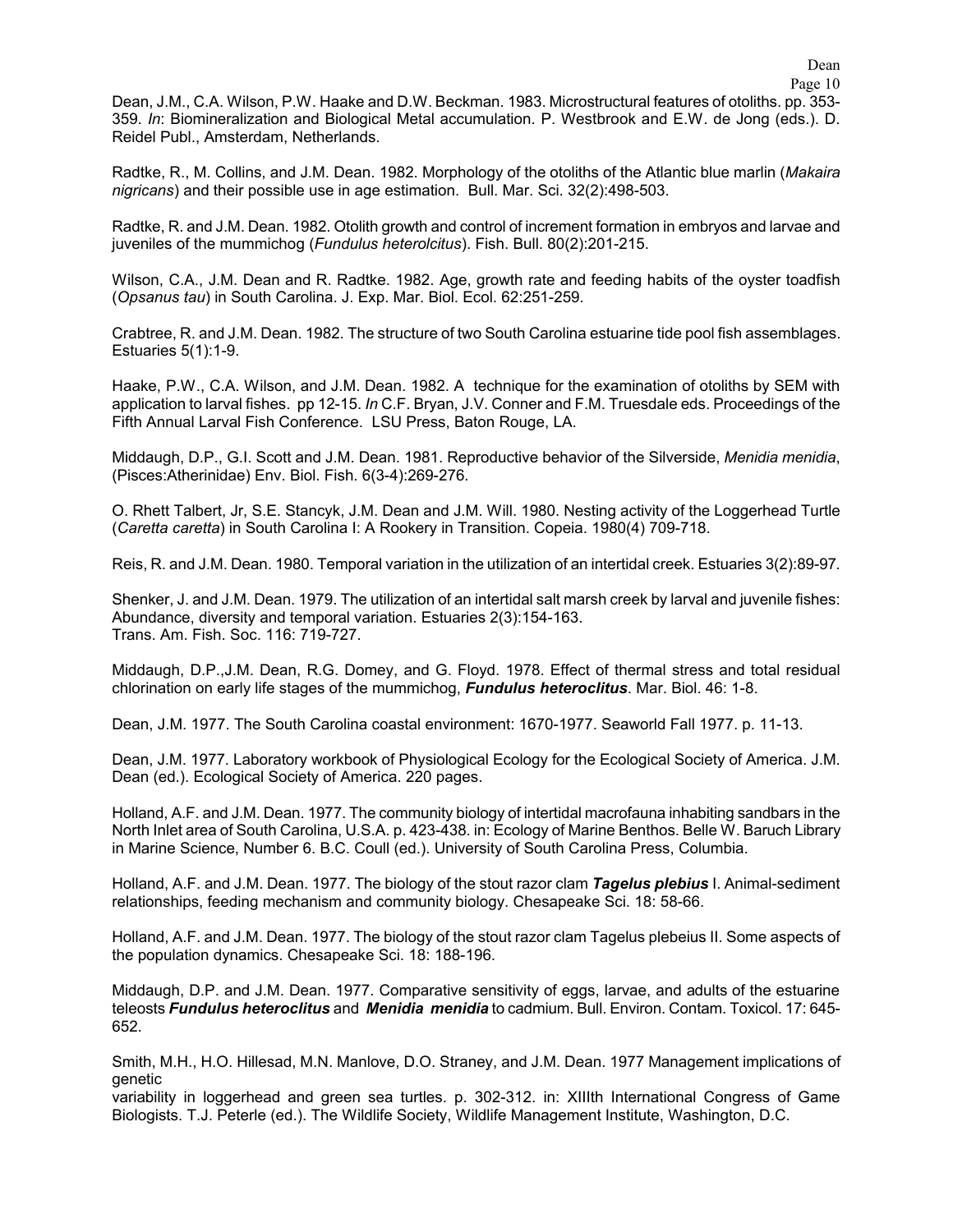Dean, J.M. and R.L. Cain. 1976. The annual occurrence, abundance and diversity of fish in a South Carolina intertidal creek. Mar. Biol. 36: 369-379.

Dean, J.M. 1976. Temperature of tissues in freshwater fishes. Trans. Amer. Fish. Soc. 105(6): 709-711.

Dean, J.M. and D.P. Middaugh. 1975. Considerations for multiple species culture in rice fields. p. 18-23. in: The Potential Use of Rice Fields for Aquaculture.

J.M. Dean (ed.). Belle W. Baruch Institute for Marine Biology and Coastal Research Technical Report for the SC Development Board, Columbia.

Dean, J.M., 1975. (ed.). The Potential Use of Rice Fields for Aquaculture., Belle W.Baruch Institute for Marine Biology and Coastal Research Technical Report. 96 pages.

Dean, J.M. and E. Bozeman. 1974. Salinity considerations of freshwater fish of the Panama Canal System. Panama Canal Company.

Dean, J.M., 1972. Aquaculture in Old Rice Fields. Belle W. Baruch Coastal Research Institute Technical Report #2. University of South Carolina, Columbia, SC.

Dean, J.M., W.L. Templeton, D.C. Watson, L.A. Rancitelli, H.G. Loftin (consultant). 1968. Final report on the freshwater ecology program. Sea level canal studies.

Dean, J.M. and J.D. Berlin. 1968. Alterations in hepatocyte function of thermally acclimated rainbow trout, *Salmo gairdneri.* in: Pacific Northwest Laboratory Annual Report for 1968.

Dean, J.M. 1968. The response of juvenile salmonids to acute thermal shock. in: Pacific Northwest Laboratory Annual Report for 1968.

Dean, J.M., F.A. Cross and S.W. Fowler. 1967. Metabolism of 65 Zn in Crustacea. Proc. Natl. Shellfish Assoc. 57: 6.

Dean, J.M. 1967. Metabolism of acetate at lethal temperatures by tissues of trout. In: Pacific Northwest Laboratory Annual Report for 1967. BNWL-714. Pacific Northwest Laboratory, Richland, Washington. p. 7.21- 7.22.

Dean, J.M. and C.C. Coutant. 1967. Lethal temperature relations of Columbia River Chinook Salmon. in: Pacific Northwest Laboratory Annual Report for 1967. BNWL-714. Pacific Northwest Laboratory, Richland, Washington. p. 915-919.

Dean, J.M. 1966. The metabolism of intermediary metabolites by tissues of temperature acclimated trout. Amer. Zool. 6(4). Abstract.

Dean, J.M. 1966. Temperature of tissues of freshwater fishes. in: Pacific Northwest Laboratory Annual Report for 1966. BNWL-480. Pacific Northwest Laboratory, Richland, Washington. p. 162-163.

Dean, J.M. 1966. Metabolism of acetate and palmitate by tissues of warm and cold adapted trout. in: Pacific Northwest Laboratory Annual Report of 1966. BNWL-480. Pacific Northwest Laboratory, Richland, Washington. p. 155-157.

Berlin, J.D. and J.M. Dean. 1965. Ultrastructural changes in fish livers associated with temperature acclimation. in: Pacific Northwest Laboratory Annual Report for 1965. BNWL-280. Pacific Northwest Laboratory, Richland, Washington. p. 115-117.

Cross, F.A., J.M. Dean and R.E. Nakatani. 1965. Metabolism of zinc in a marine benthic amphipod. in: Pacific Northwest Laboratory Annual Report for 1965. BNWL-280. Pacific Northwest Laboratory, Richland, Washington. p. 118-120.